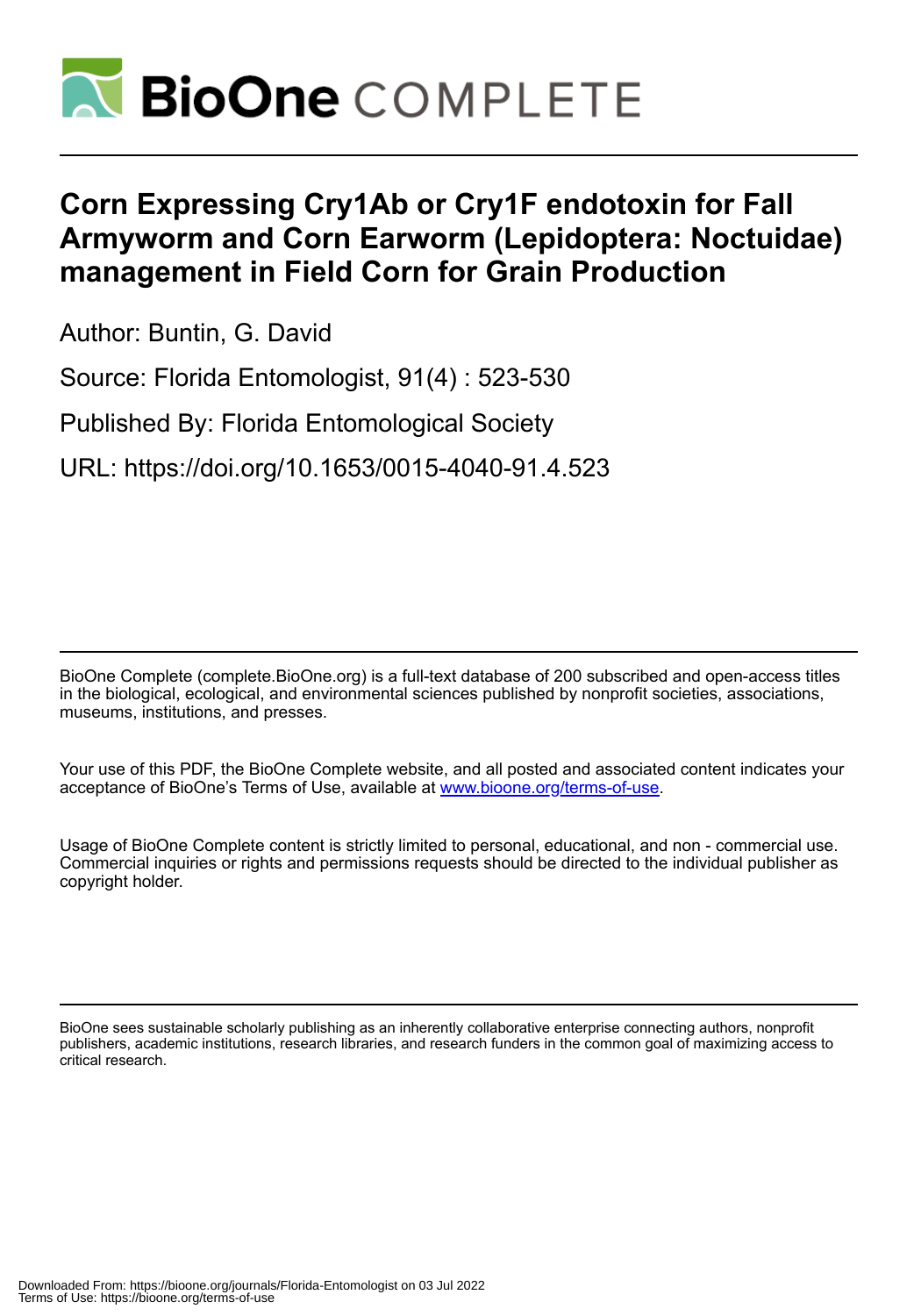# CORN EXPRESSING CRY1AB OR CRY1F ENDOTOXIN FOR FALL ARMYWORM AND CORN EARWORM (LEPIDOPTERA: NOCTUIDAE) MANAGEMENT IN FIELD CORN FOR GRAIN PRODUCTION

# G. DAVID BUNTIN

Department of Entomology, University of Georgia—Griffin Campus, 1109 Experiment Street, Griffin, GA 30223

# ABSTRACT

Fall armyworm, *Spodoptera frugiperda* (J. E. Smith), and corn earworm, *Helicoverpa zea* (Boddie), perennially cause leaf and ear damage to corn in the southeastern United States. Transgenic hybrids expressing the Cry1Ab (MON810 event) or Cry 1F (TC1507 event) insecticidal endotoxin from *Bacillus thuringiensis* (*Bt*) were evaluated for management of fall armyworm and corn earworm in central Georgia during 2006 and 2007. Corn was planted at the recommended time in mid-Apr and in late Jun to simulate a double-crop corn planting. Both *Bt* events reduced whorl infestation and damage by fall armyworm, but TC1507 provided greater protection from whorl injury than MON 810 under severe fall armyworm infestations. Hybrids with the MON810 event usually had less ear infestation by corn earworm than susceptible hybrids, whereas the TC1507 event usually did not reduce ear infestations. Nevertheless, both events prevented ear damage, but there was no consistent difference between the two *Bt* traits in preventing ear damage. *Bt* traits did not affect grain yield in either year during the first planting when fall armyworm infestations were low. Both events prevented significant yield loss during the second planting in 2006 when whorl infestation levels exceeded 50% in susceptible hybrids. Because of the greater activity in preventing whorl damage by fall armyworm, the TC1507 event would be useful in mitigating the risk of severe lepidopteran damage to later plantings of field corn for grain production in the southeastern U.S.

Key Words: plant resistance, *Spodoptera frugiperda*, *Helicoverpa zea*, transgenic crops, Cry1F, Cry1Ab, *Bt* traits

#### RESUMEN

El gusano cogollero, *Spodoptera frugiperda* (J. E. Smith) y el gusano de elote de maíz, *Helicoverpa zea* (Boddie), perennemente causan daño a las hojas y mazorcas de maíz en el sureste de los Estados Unidos. Los híbridos transgénicos que expresan las endotoxinas Cry1Ab (evento MON810) o Cry 1F (evento TC1507) de *Bacillus thuringiensis* (*Bt*) con propiedades de insecticidas fueron evaluados para el manejo del gusano cogollero y el gusano del elote de maíz en la región central del estado de Georgia durante los años 2006 y 2007. El maíz fue sembrado al tiempo recomendado en el medio de abril y en la última parte de junio para estimular la siembra de un doble cultivo de maíz. Ambos eventos de *Bt* reducieron la infestación y daño hecho por el gusano cogollero en el cogollo, pero el TC1507 proveyó una protección mejor al cogollo que MON810 bajo durante infestaciones severas del gusano cogollero. Los elotes de los híbridos con el evento MON810 usualmente tenían un nivel menor de infestación del gusano de elote que en los híbridos susceptibles, mientras que el evento de TC1507 usualmente redujo las infestaciones del elote. No obstante, ambos eventos previnieron daño a los elotes, pero no hubo suficientes diferencias entre las características de *Bt* en cuanto de la prevención del daño al elote. Las características de *Bt* no afectaron el rendimiento del grano en ninguno de los dos años durante la primera siembra cuando las infestaciones del gusano cogollero fueron bajas. Ambos eventos previnieron una pérdida significativa en el rendimiento durante la segunda siembra en 2006 cuando el nivel de infestación en los cogollos fue más de 50% en los híbridos susceptibles. Por causa de la mayor actividad en prevenir el daño al cogollo hecho por el gusano cogollero, el evento TC1507 seria mas útil en mitigar el riesgo de daño severo hecho por los lepidópteros a siembras posteriores de maíz del campo para la producción de granos en el sureste de los Estados Unidos.

Fall armyworm, *Spodoptera frugiperda* (J. E. Smith), and corn earworm, *Helicoverpa zea* (Boddie), are the most important lepidopteran pests of corn in the southeastern United States. Fall armyworm often infests whorl stage plants causing leaf injury. Corn earworm often infests ears causing direct loss of grain, but fall armyworm also may infest ears especially during large infestations. Insecticidal control to prevent ear damage in field corn is difficult and generally not cost effective. Typically, early planting times are recommended in the Southeast partly to avoid damag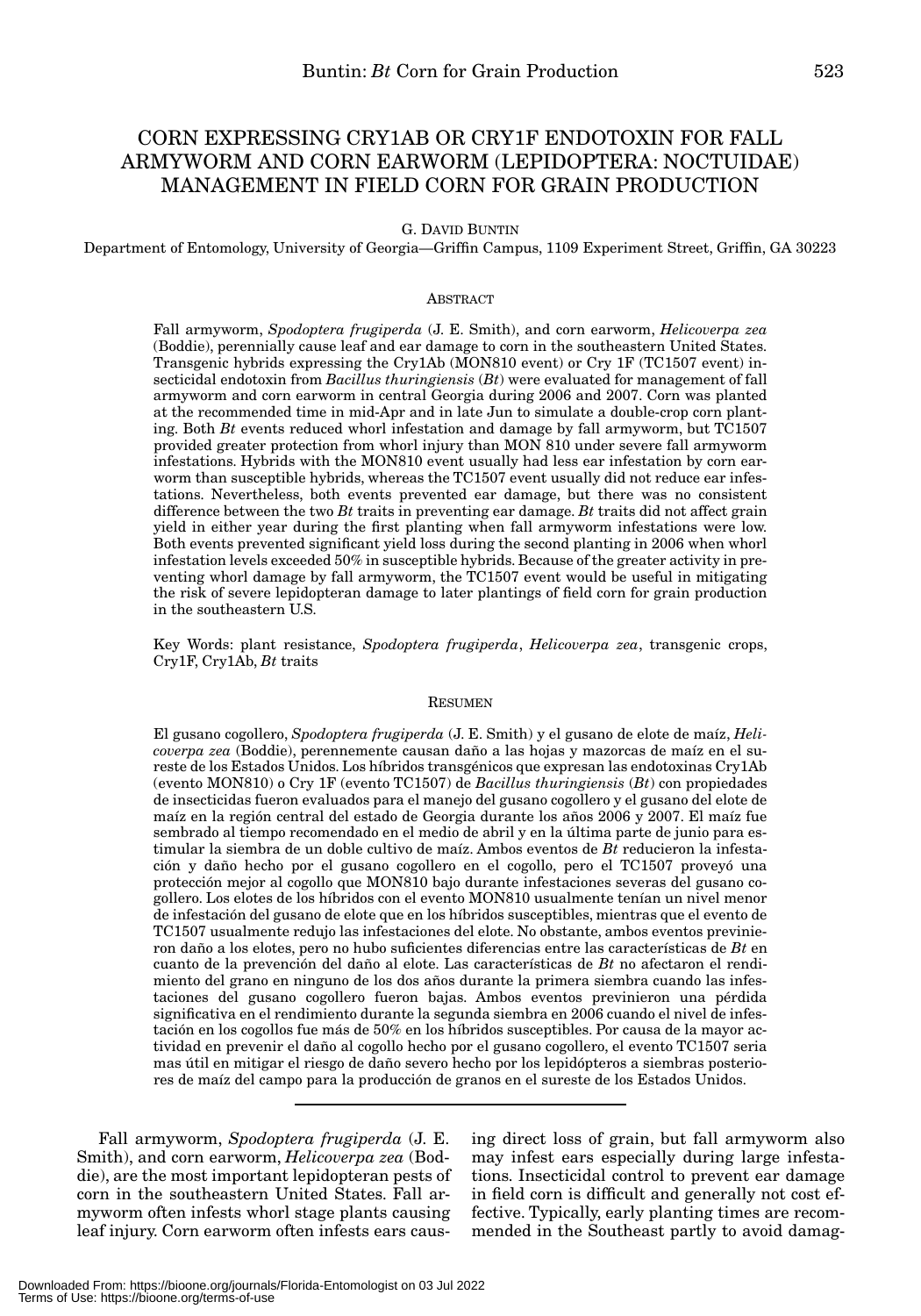ing levels of both insects, which often occur later in the season (Buntin 2007). Transgenic corn hybrids expressing the insecticidal Cry protein from *Bacillus thuringiensis* (*Bt*) has been available in the Southeast since 1998, and this technology offers the potential for reducing losses by fall armyworm and corn earworm in field corn (Buntin et al. 2001, 2004).

Several events of transgenic *Bt* corn have been developed with different modes of toxin expression (Ostlie et al. 1997). The MON810 event (Monsanto Co., St. Louis, MO) and a similar event Bt11 (Syngenta Crop Sciences, RTP, NC) contain the Cry1Ab gene. These events are marketed as YieldGard® corn borer (YGCB) corn, and express endotoxin in vegetative and reproductive structures throughout the season (Armstrong et al. 1995; Williams et al. 1997). More recently, a new transformation event TC1507 expressing a *Bt*-derived insecticidal protein Cry1F is being marketed as Herculex® I *Insect Protection* (HX) (Dow AgroSciences, Indianapolis, IN). Both MON810 and TC1507 events are very effective against the European corn borer, *Ostrinia nubilalis* (Hübner), and southwestern corn borer, *Diatraea grandiosella* Dyar (Williams et al. 1998; Graeber et al. 1999; Lauer & Wedberg 1999; Archer et al. 2000; Abel & Pollan 2004; Allen & Pitre 2006; Siebert et al. 2008). European corn borer occurs throughout most of Georgia but usually is not an important pest of field corn. Southwestern corn borer does not occur in the coastal plain region of the southeastern United States but is present in northwestern Georgia and northern Alabama where it can cause economic damage (Buntin 2007).

Laboratory feeding trials and small controlled field trials have shown that hybrids containing Cry1Ab endotoxin reduced fall armyworm and corn earworm growth and survival (Williams et al. 1997, 1998; Bokonon-Ganta et al. 2003; Abel & Pollan 2004). However, fall armyworm is less susceptible to Cry1Ab endotoxins than southwestern corn borer (Williams et al. 1977; Abel & Pollan 2004). Storer et al. (2001) showed that corn containing Cry1Ab (Bt11) stunted growth of *H. zea* larvae, reduced *H. zea* adult emergence from *Bt*corn fields by about 75% and delayed adult emergence by 6-12 d. Furthermore, kernel damage was reduced an average of 80% in *Bt* hybrids. Buntin et al. (2001, 2004) conducted a series of trials in 1998-2000 in Georgia with corn planted at the recommended time and one and two months later, which showed that MON810 and Bt11 events prevented whorl damage, kernel damage, and yield loss by lepidopterans, primarily fall armyworm and corn earworm, in later plantings at all locations. *Bt* traits generally did not improve the performance of corn planted at recommended times (March and April depending on location), because these plantings mostly escaped severe lepidopteran damage. However, *Bt* traits prevented

yield loss of 50% or more in some later plantings. Nevertheless, field observations indicate that hybrids containing the MON810/Bt11 events can still suffer substantial whorl damage by fall armyworm when serve infestations occur (GDB, personal observation). More recently, Siebert et al. (2008) showed that Cry1F provided a high level of protection in corn against fall armyworm leaf feeding and whorl damage. Adapted field corn hybrids expressing Cry1F have only become available in the last few years in the southeastern United States.

The study objective was to evaluate corn expressing either Cry1Ab or Cry1F endotoxins for protection against fall armyworm and corn earworm infestations and damage in field corn. The effect on corn grain yield also was measured. Comparisons were done during 2 planting times, a recommended time in Apr and a late-Jun planting to simulate a double-crop planting of corn.

# MATERIALS AND METHODS

Trials were conducted in 2006 and 2007 at the University of Georgia Bledsoe Research farm located near Williamson (Pike Co.), GA. Soil was an Appling sandy loam, and tillage was conventional with chisel plowing followed by disk harrowing. Before disking 440 kg/ha of 3-18-9 (N-P-K) granular fertilizer was applied and an additional 112 kg of nitrogen as ammonium nitrate was side-dress applied about 20 d after planting. Seed was planted with a Monosem® air-planter at the rate of 66,700 plants per ha with 76-cm row spacing. Pendimethalin (Prowl 3.3 EC, BASF, Research Triangle Park, NC) at 0.71 L/ha and atrazine (Aatrex 4L, Syngenta Crop Protection, Greensboro, NC) at 0.57 L/ha were applied to control weeds. Seed of all hybrids were treated with clothianidin seed treatment at 0.25 mg ai per kernel (Poncho 250, Bayer CropSciences, Research Triangle Park, NC). No other pesticides were applied. Natural rainfall was supplemented by irrigating weekly with 6 cm of water as needed.

The experimental design of all trials was a randomized complete block design of hybrids with 4 replications. In 2006, plots were 4 rows and 10 m long and in 2007 plots were 8 rows and 10 m long. Early and late planting trials were conducted in both years. The first planting at the recommend time in late Apr (24 Apr 2006 and 30 Apr 2007) and the second planting was in late Jun (23 Jun 2006 and 26 Jun 2007) to simulate a double-crop corn planting.

Adapted non-*Bt* hybrids were compared with near-isogenic hybrids containing either the transformation event MON810, which expresses the Cry1Ab toxin, or the transformation event TC1507, which expresses the Cry1F toxin. Hybrids pairs in both years were Dekalb DKC 69-72 (non-*Bt*) and DKC 69-71 (MON810) (Dekalb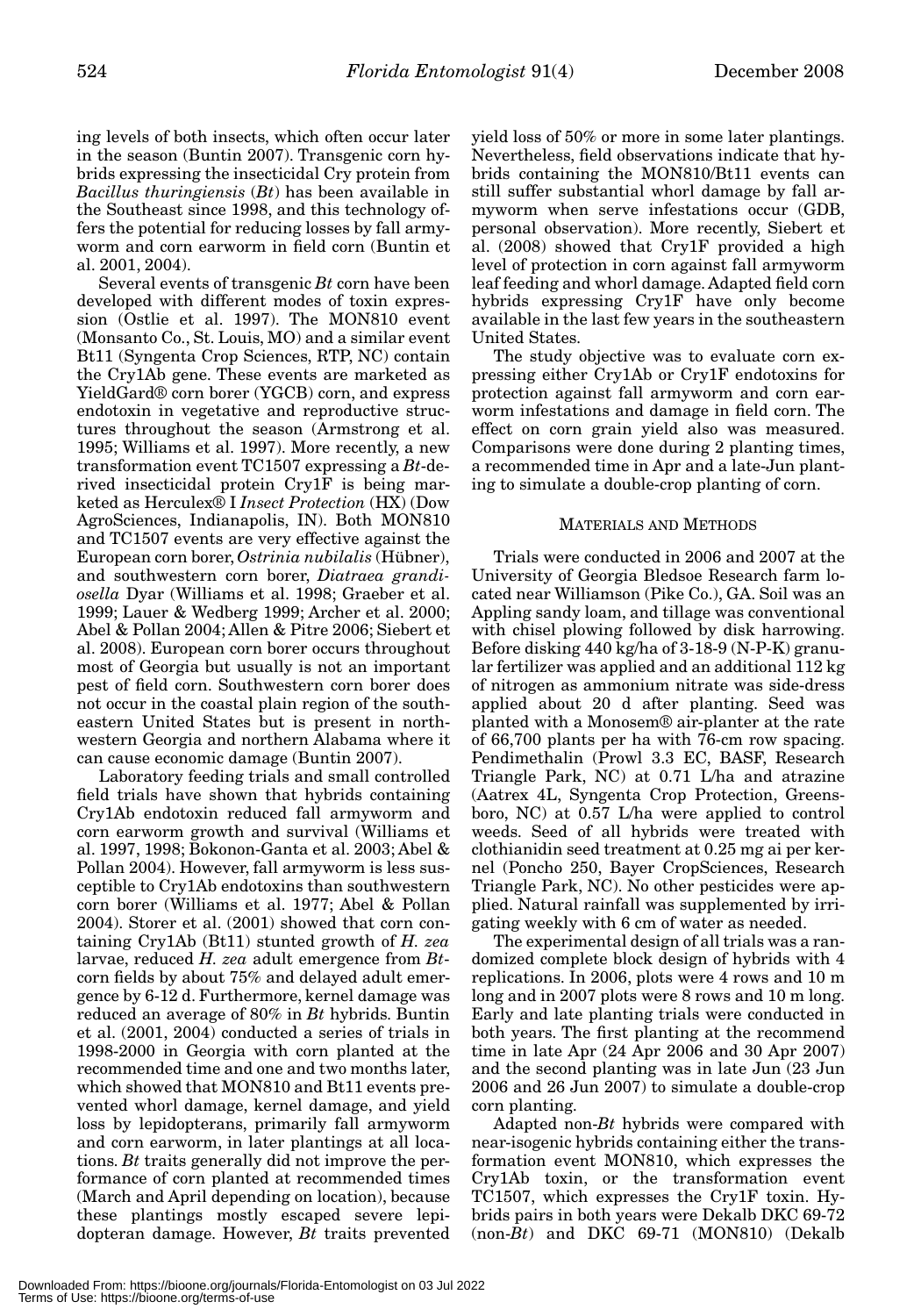|                                                                                                                     |                         | 2006                                                              |                                                                         | 2007                                                   |                                                                |
|---------------------------------------------------------------------------------------------------------------------|-------------------------|-------------------------------------------------------------------|-------------------------------------------------------------------------|--------------------------------------------------------|----------------------------------------------------------------|
| Brand/Hybrid                                                                                                        | $Bt$ event.             |                                                                   |                                                                         |                                                        |                                                                |
|                                                                                                                     |                         | 6-leaf                                                            | $10$ -leaf                                                              | 6-leaf                                                 | $10$ -leaf                                                     |
| DKC 6972<br>DKC 6971                                                                                                | <b>MON810</b>           | $57.8 \pm 3.6$ a<br>$15.2 \pm 6.6$ cd                             | $60.5 \pm 3.9 a$<br>$37.3 \pm 4.3$ b                                    | $13.1 \pm 2.2$ a<br>$0.3 \pm 0.3 h$                    | $18.9 \pm 3.6 a$<br>$1.5 \pm 1.1$ bc                           |
| Pioneer 31G66<br>Pioneer 31G68                                                                                      | <b>MON810</b>           | $54.0 \pm 4.9 a$<br>$18.8 \pm 10.1$ c                             | $63.3 \pm 3.0 a$<br>$39.3 \pm 7.2$ b                                    | $16.7 \pm 5.7$ a<br>$2.2 \pm 2.2 h$                    | $23.5 \pm 3.5$ a<br>$3.2 \pm 2.4$ b                            |
| Pioneer 31G97<br>Pioneer 31G96                                                                                      | TC1507                  | $50.5 \pm 6.6$ ab<br>$10.0 \pm 6.0$ cd                            | $66.0 \pm 5.0 a$<br>$4.8 \pm 2.4$ c                                     | $18.1 \pm 4.1 a$<br>$0.4 \pm 0.4$ b                    | $24.2 \pm 4.2$ a<br>$0.0 \pm 0.0 c$                            |
| Pioneer 31N27<br>Pioneer 31N28                                                                                      | <b>MON810</b>           | $44.3 \pm 6.0$ ab<br>$10.0 \pm 1.6$ cd                            | $62.3 \pm 3.6$ a<br>$35.5 \pm 2.4 h$                                    | $16.6 \pm 2.7 a$<br>$1.2 \pm 1.0$ b                    | $23.0 \pm 4.4$ a<br>$2.6 \pm 1.8$ b                            |
| Pioneer 34B97<br>Pioneer 34B98<br>Pioneer 34B99<br>LSD <sub>(0.05)</sub>                                            | <b>MON810</b><br>TC1507 | $34.5 \pm 4.5$ b<br>$18.0 \pm 5.0$ c<br>$5.3 \pm 2.4$ d           | $63.1 \pm 2.8$ a<br>$36.8 \pm 3.5$ b<br>$8.8 \pm 2.6$ c                 |                                                        |                                                                |
| Combined<br>Combined<br>Combined                                                                                    | <b>MON810</b><br>TC1507 | $48.2 \pm 13.5 \text{ x}$<br>$15.5 \pm 12.3$ y<br>$7.6 \pm 8.8$ z | $63.0 \pm 6.9 \text{ x}$<br>$37.2 \pm 9.9 \text{ y}$<br>$6.8 \pm 5.1 z$ | $19.0 \pm 2.6 x$<br>$1.2 \pm 1.2$ y<br>$0.4 \pm 0.8$ y | $26.5 \pm 4.0 \text{ x}$<br>$2.4 \pm 3.3$ y<br>$0.0 \pm 0.0 y$ |
| Source of variation <sup>2</sup><br>Hybrid<br>Non- $Bt$ v. MON810<br>Non- $Bt$ v. TC1507<br><b>MON810 v. TC1507</b> |                         | 14.22***<br>72.80***<br>$51.58***$<br>$5.29*$                     | 28.86***<br>$57.50***$<br>$205.46***$<br>$95.46***$                     | $16.62***$<br>$77.95***$<br>36.97***<br>$0.24$ ns      | 26.37***<br>145.25***<br>61.66***<br>$4.98*$                   |

TABLE 1. EFFECT OF BT EVENTS ON PERCENTAGE OF FALL ARMYWORM INFESTED WHORLS IN THE SECOND CORN PLANTING IN 2006 AND 2007.

Means within columns followed by the same lower case letter among hybrids or combined are not significantly different (LSD;  $P = 0.05$ .

\*, \*\*, \*\*\* indicate significant contrast *F* value at *P* < 0.05*, P* < 0.01, and *P* < 0.001 respectively; ns, not significant.

<sup>2</sup> 2006: Hybrid *df* = 10, 30; contrast *df* = 1, 15; 2007: Hybrid *df* = 7, 21; contrast *df* = 1, 21.

Seeds, Monsanto Comp., St Louis, MO), Pioneer Brand 31G66 (non-*Bt*) and 31G68 (MON810), Pioneer Brand 31N27 (non-*Bt*) and 31N28 (MON810), Pioneer Brand 31G97 (non-*Bt*) and 31G96 (TC1507) (Pioneer Hi-bred International, Des Moines, IA). In 2006, Pioneer Brand 34B97 (non-*Bt*), 34B98 (MON810), and 34B99 (TC1507) also were included.

In all trials, stand counts of all rows were made about 21 d after planting. Whorl defoliation was assessed by rating all plants in 2 rows per plot at the 6-leaf stage in each planting date. A second rating was made in the Jun plantings at about the 10-leaf stage. Plants were rated for damage on a 0-9 scale where 0 is no damage and 9 is whorl and furl almost completely defoliated (Davis et al. 1992). The damage scale is not linear with ratings of ≥4 indicating substantially more damage than ratings of ≤3. Twenty to 30 larvae were collected for species identification from infested whorls in border rows at the edge of plots. Ear damage was measured on 20 ears per plot about 2 wk after green-silk stage after nearly all larvae had exited the ears in the non-*Bt* hybrids. Ear damage was rated in both years by the Widstrom (1967) system where  $1 =$  silk feeding,  $2 = 1$  cm of tip feeding, and each additional cm of tip feeding counts as another point. In 2007 final ear damage of 20 ears per plot was assessed at physiological maturity by measuring the total area  $\text{(cm}^2\text{)}$  of kernel damage.

Grain yield was measured from the 2 center rows of each plot in 2006 and from rows 2 and 3 in 2007. Grain was harvested with a Hege tworow corn combine in Aug and Sep when respective plantings reached about 16-18% moisture content. Grain weight, test weight, and moisture content were measured. Grain yields and test weights were adjusted to 15.5% moisture content.

Results were analyzed by trial with a RCBD. Before analysis, percentage data were transformed by square-root arcsine transformation. Results were compared among all hybrids by ANOVA, and means were separate by Fisher's Protected LSD ( $\alpha = 0.05$ ). Single degree-of-freedom contrasts were used to compare hybrids without and with *Bt* traits and to compare among *Bt* traits (PROC GLM, SAS Institute 2003). Furthermore the effects of *Bt* traits (non-*Bt*, MON810, and TC1507) were averaged across all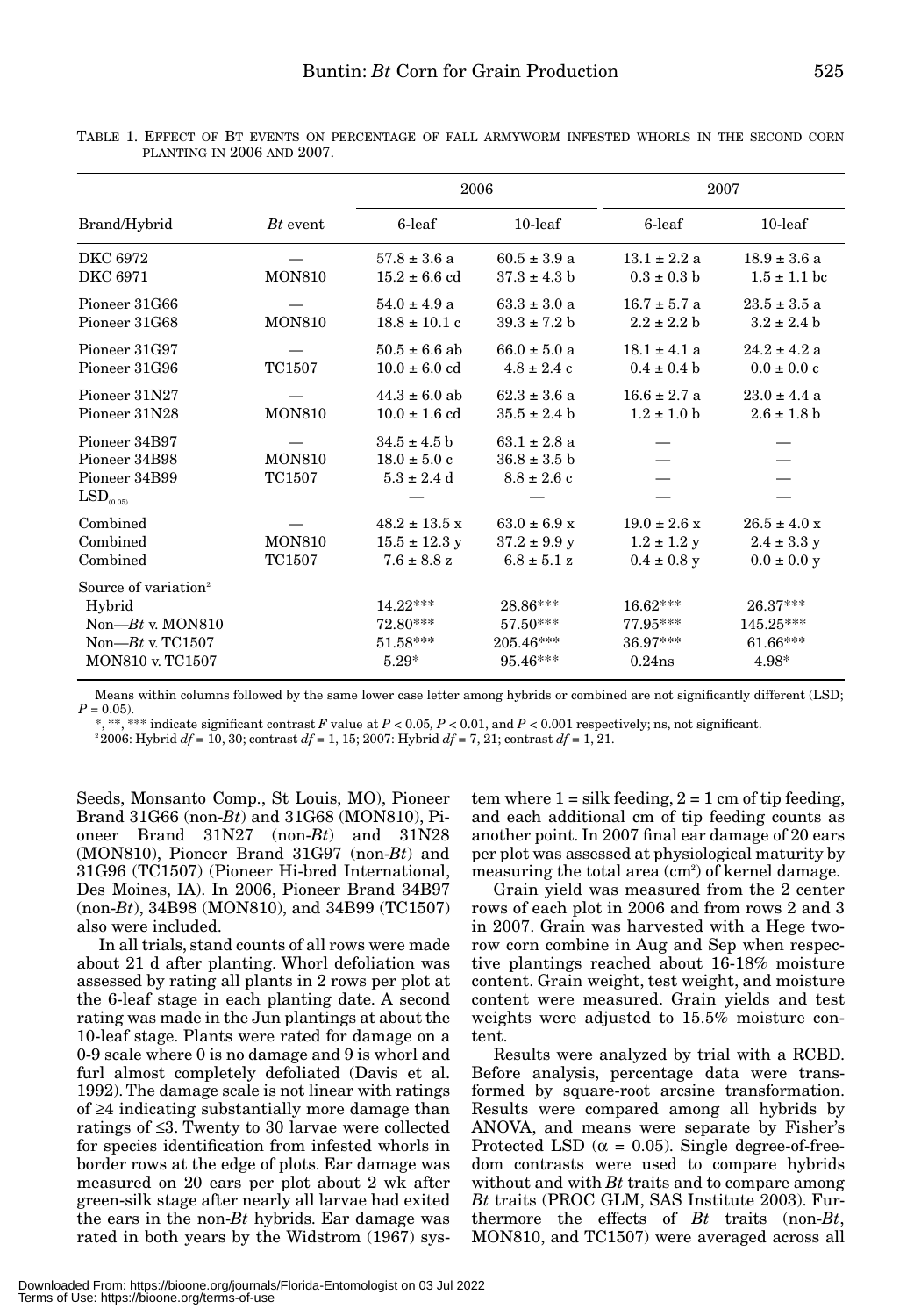TABLE 2. EFFECT OF BT EVENTS ON DAMAGE RATING (0–9) F FALL ARMYWORM INFESTED WHORLS IN THE SECOND CORN PLANTING IN 2006 AND 2007.

| Brand/Hybrid                                                                                                        | $Bt$ event                               | 2006                                                                                                          |                                                                                                               | 2007                                                        |                                                                     |
|---------------------------------------------------------------------------------------------------------------------|------------------------------------------|---------------------------------------------------------------------------------------------------------------|---------------------------------------------------------------------------------------------------------------|-------------------------------------------------------------|---------------------------------------------------------------------|
|                                                                                                                     |                                          | 6-leaf                                                                                                        | $10$ -leaf                                                                                                    | 6-leaf                                                      | $10$ -leaf                                                          |
| DKC 6972<br>DKC 6971                                                                                                | <b>MON810</b>                            | $2.57 \pm 0.31$ bc<br>$1.34 \pm 0.11$ d                                                                       | $6.57 \pm 0.31$ a<br>$5.55 \pm 0.09$ b                                                                        | $4.61 \pm 0.65$ a<br>$0.25 \pm 0.25$ b                      | $6.53 \pm 0.11$ a<br>$1.38 \pm 0.85$ cd                             |
| Pioneer 31G66<br>Pioneer 31G68                                                                                      | <b>MON810</b>                            | $3.04 \pm 0.22$ ab<br>$1.26 \pm 0.06$ d                                                                       | $6.61 \pm 0.21$ a<br>$5.15 \pm 0.18$ b                                                                        | $3.40 \pm 0.67$ a<br>$0.61 \pm 0.60$ b                      | $5.87 \pm 0.09$ a<br>$2.75 \pm 1.03$ bc                             |
| Pioneer 31G97<br>Pioneer 31G96                                                                                      | TC1507                                   | $2.46 \pm 0.30$ c<br>$1.35 \pm 0.20$ d                                                                        | $7.00 \pm 0.56$ a<br>$4.08 \pm 0.44$ c                                                                        | $3.68 \pm 0.60$ a<br>$0.75 \pm 0.75$ b                      | $6.44 \pm 0.17$ a<br>$0.0 \pm 0.0 d$                                |
| Pioneer 31N27<br>Pioneer 31N28<br>Pioneer 34B97<br>Pioneer 34B98<br>Pioneer 34B99<br>$\mathrm{LSD}_{_{(0.05)}}$     | <b>MON810</b><br><b>MON810</b><br>TC1507 | $2.18 \pm 0.08$ c<br>$1.33 \pm 0.12$ d<br>$3.52 \pm 0.25$ a<br>$1.23 \pm 0.09$ d<br>$1.08 \pm 0.08$ d<br>0.53 | $6.52 \pm 0.21$ a<br>$5.16 \pm 0.14$ b<br>$6.68 \pm 0.19$ a<br>$4.99 \pm 0.14$ b<br>$4.04 \pm 0.38$ c<br>0.88 | $3.22 \pm 0.23$ a<br>$1.15 \pm 0.68$ b<br>1.75              | $5.91 \pm 0.27$ a<br>$3.80 \pm 0.64$ b<br>1.59                      |
| Combined<br>Combined<br>Combined                                                                                    | <b>MON810</b><br>TC1507                  | $2.75 \pm 0.65$ x<br>$1.29 \pm 0.19$ y<br>$1.22 \pm 0.32$ y                                                   | $6.68 \pm 0.61 \text{ x}$<br>$5.21 \pm 0.33$ y<br>$4.00 \pm 0.76$ z                                           | $3.65 \pm 0.27$ x<br>$0.67 \pm 0.29$ y<br>$0.75 \pm 0.38$ y | $6.24 \pm 0.12 \text{ x}$<br>$2.64 \pm 0.42$ y<br>$0.00 \pm 0.00 z$ |
| Source of variation <sup>2</sup><br>Hybrid<br>Non- $Bt$ v. MON810<br>Non- $Bt$ v. TC1507<br><b>MON810 v. TC1507</b> |                                          | $21.22***$<br>138.99***<br>92.59***<br>0.20ns                                                                 | 12.80***<br>$41.54***$<br>87.66***<br>$21.22***$                                                              | $8.07***$<br>39.99***<br>$12.11**$<br>$0.01$ ns             | 21.38***<br>$61.15***$<br>70.71***<br>17.85***                      |

Means within columns followed by the same lower case letter among hybrids or combined are not significantly different (LSD;  $P = 0.05$ .

\*, \*\*, \*\*\* indicate significant contrast *F* value at *P* < 0.05*, P* < 0.01, and *P* < 0.001 respectively; ns, not significant.

 $2^{2}2006$ : Hybrid  $df = 10$ , 30; contrast  $df = 1$ , 15; 2007: Hybrid  $df = 7$ , 21; contrast  $df = 1$ , 21.

hybrids and analyzed by one-way ANOVA (PROC GLM, SAS Institute 2003), and means were separated by Protected LSD ( $\alpha = 0.05$ ).

# RESULTS

Plant stand was significantly different among hybrids in all trials, but most stand differences were associated with hybrid pedigree and not *Bt* traits (data not shown). In 2006, stands of the Pioneer 34B series hybrids were about 20% and 30% less than other hybrids in the first and second planting dates, respectively. These hybrids were planted in 2007 but not included in further analysis due to poor stand establishment.

Whorl infestations in all trials consisted almost entirely of fall armyworm. Fall armyworm infestations were substantially greater in 2006 than 2007 and also were greater in the second than the first plantings in both years. Whorl infestations in the first planting in 2006 ranged from 0 to 4.75%. Significantly fewer whorls were infested in hybrids with *Bt* traits than non-*Bt* hybrids in 2006 (*F* = 45.2, *df* = 1, 30; *P* < 0.0001; data not shown), but infestations were not different be-

tween *Bt* traits  $(F = 0.75, df = 1, 30; P = 0.40)$ . Likewise, damage ratings of infested whorls in the first planting in 2006 were significantly lower in hybrids with *Bt* traits than susceptible hybrids (*F* = 112.3; *df* = 1, 30; *P* < 0.0001; data not shown) but were not different between *Bt* traits  $(F = 0.34)$ ;  $df = 1, 30; P = 0.56$ . In 2007, whorl infestations ranged from 0 to 1.4% in the first planting and were not different among hybrids  $(F = 1.1, df = 7)$ ,  $21; P = 0.39$ , data not shown). Whorl damage ratings in the first planting in 2007 also were not different among hybrids ( $F = 1.5$ ,  $df = 7$ , 21;  $P =$ 0.22).

In the second plantings hybrids with *Bt* traits had significantly fewer infested whorls at the 6 and 10-leaf stages than non-*Bt* hybrids in both years (Tables 1 and 2). Furthermore, in 2006 hybrids with the TC1507 event had significantly fewer infested whorls and less damage of infested whorls than hybrids with the MON810 event except for damage ratings at the 6-leaf stage. In 2007 whorl damage was not significantly different between *Bt* traits at the 6-leaf stage but was significantly lower at the 10-leaf stage in the hybrid with the TC1507 trait than in hybrids with the MON810 trait.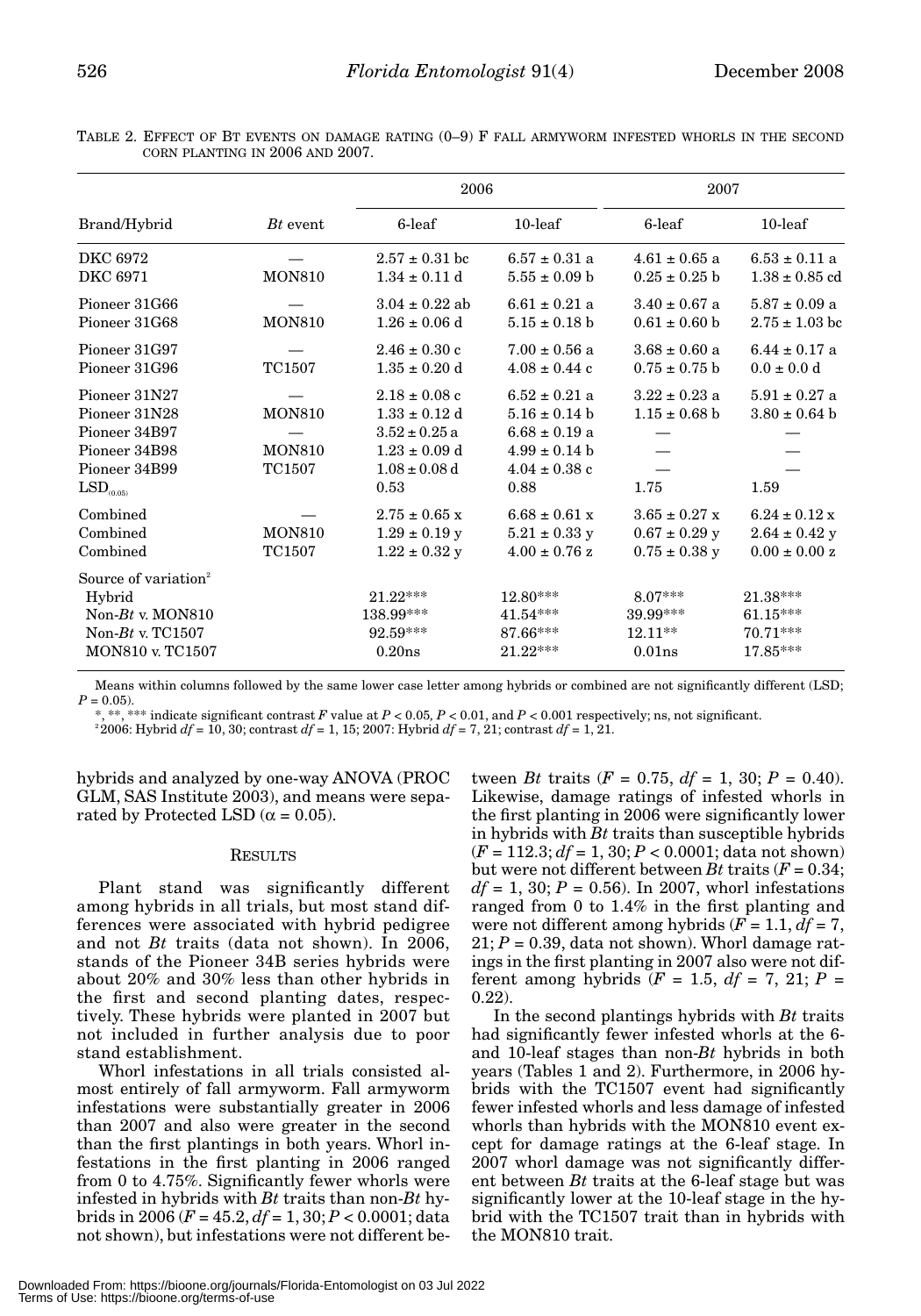| Brand/Hybrid                                                                                                 | $Bt$ event              | 2006                                                            |                                                                      | 2007                                                 |                                                       |
|--------------------------------------------------------------------------------------------------------------|-------------------------|-----------------------------------------------------------------|----------------------------------------------------------------------|------------------------------------------------------|-------------------------------------------------------|
|                                                                                                              |                         | PD1                                                             | P <sub>D</sub> <sub>2</sub>                                          | P <sub>D</sub> 1                                     | PD2                                                   |
| DKC 6972<br>DKC 6971                                                                                         | <b>MON810</b>           | $100 \pm 0 a$<br>$98.3 \pm 1.8$ a                               | $100 \pm 0 a$<br>$86.8 \pm 5.5$ bc                                   | $100 \pm 0 a$<br>$97.5 \pm 2.5$ a                    | $100 \pm 0 a$<br>$81.7 \pm 5.0$ c                     |
| Pioneer 31G66<br>Pioneer 31G68                                                                               | <b>MON810</b>           | $100 \pm 0 a$<br>$100 \pm 0 a$                                  | $100 \pm 0 a$<br>$96.8 \pm 3.3$ ab                                   | $100 \pm 0 a$<br>$98.8 \pm 1.3$ a                    | $100 \pm 0 a$<br>$68.3 \pm 6.8$ d                     |
| Pioneer 31G97<br>Pioneer 31G96                                                                               | TC1507                  | $100 \pm 0$ a<br>$100 \pm 0 a$                                  | $96.5 \pm 2.0$ ab<br>$93.3 \pm 4.7$ de                               | $100 \pm 0 a$<br>$100 \pm 0 a$                       | $100 \pm 0 a$<br>$93.3 \pm 2.7$ b                     |
| Pioneer 31N27<br>Pioneer 31N28                                                                               | <b>MON810</b>           | $100 \pm 0 a$<br>$96.8 \pm 3.3$ a                               | $100 \pm 0 a$<br>$70.3 \pm 13.7$ c                                   | $100 \pm 0 a$<br>$81.3 \pm 6.3 b$                    | $100 \pm 0 a$<br>$63.3 \pm 4.3$ d                     |
| Pioneer 34B97<br>Pioneer 34B98<br>Pioneer 34B99<br>$\mathrm{LSD}_{\scriptscriptstyle (0.05)}$                | <b>MON810</b><br>TC1507 | $100 \pm 0 a$<br>$98.3 \pm 1.8$ a<br>$100 \pm 0$ a<br><b>NS</b> | $100 \pm 0 a$<br>$100 \pm 0 a$<br>$100 \pm 0$ a                      |                                                      |                                                       |
| Combined<br>Combined<br>Combined                                                                             | <b>MON810</b><br>TC1507 | $100 \pm 0 x$<br>$98.4 \pm 0.4 x$<br>$100 \pm 0 x$              | $99.3 \pm 0.71 \text{ x}$<br>$88.5 \pm 0.21$ y<br>$96.7 \pm 0.71$ xy | $100 \pm 0 x$<br>$92.5 \pm 3.4$ y<br>$100 \pm 0$ . x | $100 \pm 0 x$<br>$71.1 \pm 5.0 z$<br>$93.3 \pm 5.1$ y |
| Source of variation <sup>2</sup><br>Hybrid<br>Non- $Bt$ v. MON810<br>Non- $Bt$ v. TC1507<br>MON810 v. TC1507 |                         | 0.83ns<br>$4.15*$<br>$0.01$ ns<br>2.77ns                        | $3.96**$<br>14.99***<br>0.09 <sub>ns</sub><br>3.59 <sub>ns</sub>     | $11.42***$<br>27.73***<br>0.00ns<br>$13.87***$       | $40.62***$<br>237.67***<br>$12.77**$<br>42.57***      |

TABLE 3. EFFECT OF BT EVENTS AND PLANTING TIME1 ON PERCENTAGE OF INFESTED EARS IN 2006 AND 2007.

Means within columns followed by the same lower case letter among hybrids or combined are not significantly different (LSD;  $P = 0.05$ .

\*, \*\*, \*\*\* indicate significant contrast *F* value at *P* < 0.05*, P* < 0.01, and *P* < 0.001 respectively; ns, not significant.

1 PD1 = recommended mid-Apr planting time, PD2 = mid-Jun planting time.

2 2006: Hybrid *df* = 10, 30; contrast *df* = 1, 15; 2007: Hybrid *df* = 7, 21; contrast *df* = 1, 21.

Ear damage in the first planting in both years and in the second planting in 2007 was caused almost entirely by corn earworm. In the second planting in 2006, ears were infested by both corn earworm and fall armyworm. The percentage of infested ears was not different among hybrids in the first planting in 2006 (Table 3). In the other trials, hybrids with the MON810 event had significantly fewer infested ears than the non-*Bt* hybrids. Ear infestations in 2007 also were lower in hybrids with the MON810 event than hybrids with the TC1507 event in both plantings. Ear damage ratings were significantly less in hybrids with *Bt* traits than the non-*Bt* hybrids in all trials (Table 4). Ear damaging ratings were similar among *Bt* traits except the first planting in 2007 where ear damage was less in hybrids with the MON810 event than the TC1507 event.

Grain yields were not significantly different between *Bt* and non-*Bt* hybrids in the first planting in either year (Table 5). Hybrids with either the MON810 or the TC1507 events yielded more than the non-*Bt* hybrids in the second planting in 2006, but the yield of hybrids with either *Bt* traits were similar. In 2007, grain yield in the second

planting was lower in the non-*Bt* hybrids than hybrids with either type of *Bt* but this difference was not significant. Grain test weight was significantly affected by hybrid pedigree but was not significantly affected by *Bt* trait in any trial  $(F = 0.01)$  $- 1.72$ ;  $df = 1$ , 30 (2006) or 21 (2007);  $P = 0.20$ . 0.96; data not shown).

# **DISCUSSION**

The Pioneer 34B series hybrids in 2006 provided a direct comparison of the 2 *Bt* events with a non-transformed hybrid with the same base genetics. Results were similar to those previous listed for the comparison of near-isogenic pairs of hybrids, which indicates that the broader comparison of *Bt* activity among hybrids with different pedigrees is appropriate.

Both *Bt* events were effective in preventing whorl infestations and damage by fall armyworm. Infestation levels in the first planting dates in both years were substantially below the level of whorl infestation needed to cause economic losses (Buntin 1986). Both the MON810 and TC1507 events provide similar levels of protection from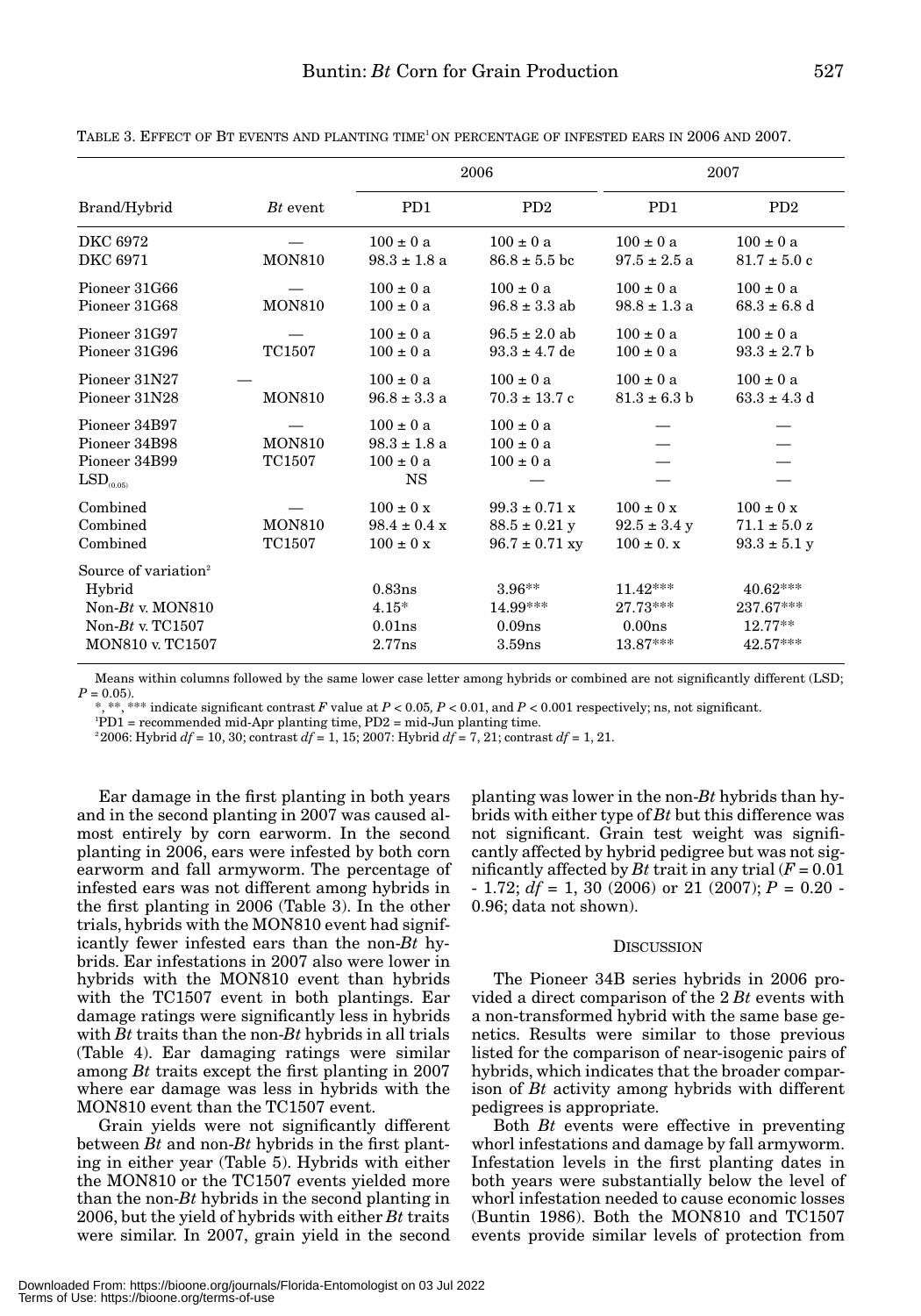|                                  |               | 2006                      |                             | 2007                      |                             |
|----------------------------------|---------------|---------------------------|-----------------------------|---------------------------|-----------------------------|
| Brand/Hybrid                     | $Bt$ event    | P <sub>D</sub> 1          | P <sub>D</sub> <sub>2</sub> | P <sub>D</sub> 1          | P <sub>D</sub> <sub>2</sub> |
| DKC 6972                         |               | $5.34 \pm 0.24$ a         | $4.47 \pm 0.12$ b           | $4.36 \pm 0.57$ a         | $4.94 \pm 0.24$ a           |
| DKC 6971                         | <b>MON810</b> | $3.97 \pm 0.34$ b         | $2.32 \pm 0.18$ de          | $2.63 \pm 0.18$ e         | $2.27 \pm 0.33$ b           |
| Pioneer 31G66                    |               | $3.47 \pm 0.22$ bcd       | $3.67 \pm 0.25$ b           | $3.71 \pm 0.17$ bc        | $4.70 \pm 0.19$ a           |
| Pioneer 31G68                    | <b>MON810</b> | $3.25 \pm 0.17$ cd        | $2.27 \pm 0.43$ e           | $3.05 \pm 0.19$ d         | $1.73 \pm 0.15$ b           |
| Pioneer 31G97                    |               | $3.93 \pm 0.37$ bc        | $3.43 \pm 0.22$ bc          | $3.96 \pm 0.02$ b         | $5.21 \pm 0.39$ a           |
| Pioneer 31G96                    | TC1507        | $3.24 \pm 0.15$ d         | $2.57 \pm 0.31$ de          | $3.46 \pm 0.13$ c         | $2.14 \pm 0.13$ b           |
| Pioneer 31N27                    |               | $4.14 \pm 0.45$ b         | $3.87 \pm 0.05$ ab          | $3.72 \pm 0.12$ bc        | $4.85 \pm 0.39$ a           |
| Pioneer 31N28                    | <b>MON810</b> | $2.47 \pm 0.21$ e         | $1.30 \pm 0.35$ f           | $1.69 \pm 0.20$ f         | $1.51 \pm 0.17$ b           |
| Pioneer 34B97                    |               | $3.63 \pm 0.22$ bcd       | $3.90 \pm 0.18$ ab          |                           |                             |
| Pioneer 34B98                    | <b>MON810</b> | $2.95 \pm 0.18$ de        | $2.97 \pm 0.20$ cd          |                           |                             |
| Pioneer 34B99                    | <b>TC1507</b> | $3.23 \pm 0.27$ d         | $2.75 \pm 0.34$ cde         |                           |                             |
| $LSD$ <sub>(0.05)</sub>          |               | 0.69                      | 0.68                        | 0.38                      | 0.80                        |
| Combined                         |               | $4.10 \pm 0.27 \text{ x}$ | $3.87 \pm 0.71 \text{ x}$   | $3.94 \pm 0.37 \text{ x}$ | $4.66 \pm 0.78$ x           |
| Combined                         | <b>MON810</b> | $3.16 \pm 0.41$ y         | $2.22 \pm 0.21$ y           | $2.46 \pm 0.69$ z         | $1.84 \pm 0.58$ y           |
| Combined                         | TC1507        | $3.24 \pm 0.27$ y         | $2.66 \pm 0.71$ y           | $3.46 \pm 0.26$ y         | $2.14 \pm 0.26$ y           |
| Source of variation <sup>2</sup> |               |                           |                             |                           |                             |
| Hybrid                           |               | $9.93***$                 | 15.09***                    | 42.29***                  | 35.96***                    |
| Non- $Bt$ v. MON810              |               | 33.95***                  | 110.78***                   | 192.06***                 | 181.77***                   |
| Non- $Bt$ v. TC1507              |               | $5.29*$                   | $18.03***$                  | $7.32*$                   | 63.35***                    |
| MON810 v. TC1507                 |               | 0.13ns                    | $4.77*$                     | 44.63***                  | $0.88$ ns                   |

TABLE 4. EFFECT OF BT EVENTS AND PLANTING TIME1 ON DAMAGE RATING OF INFESTED CORN EARS IN 2006 AND 2007.

Means within columns followed by the same lower case letter among hybrids or combined are not significantly different (LSD;  $P = 0.05$ ).

\*, \*\*, \*\*\* indicate significant contrast *F* value at *P* < 0.05*, P* < 0.01, and *P* < 0.001 respectively; ns, not significant.

1 PD1 = recommended mid-Apr planting time, PD2 = mid-Jun planting time.

2 2006: Hybrid *df* = 10, 30; contrast *df* = 1, 15; 2007: Hybrid *df* = 7, 21; contrast *df* = 1, 21.

whorl damage by fall armyworm under low to moderate infestation levels. However, hybrids with the MON810 event had substantially more infested whorls and damage per infested whorl than hybrids with the TC1507 event under large infestation levels that occurred during the second planting in 2006.

In previous studies the MON810 event was effective in preventing whorl damage under large infestations that occurred during a fall armyworm outbreak in 1998 (Buntin et al. 2001) and more moderate infestations in studies in 1999 and 2000 (Buntin et al. 2004). Fall armyworm is more sensitive to Cry1F endotoxin than Cry1Ac, Cry1Bb, and Cry1Ca endotoxins (Lou et al. 1999). Siebert et al. (2008) also demonstrated that Cry1F (TC1507 event) provides high level of prevention to leaf feeding in field corn but did not evaluate other *Bt* endotoxins.

In the current study, corn earworm infested virtually 100% of the ears in susceptible hybrids. Hybrids with the MON810 event had less ear infestation than susceptible hybrids except in the

first planting in 2006, although infestations in all trials exceeded 63% in all hybrids with MON810 and often had greater than 90% infested ears. In three of four trials, the TC1507 event did not reduce ear infestations. Where a reduction did occur in the second 2007 planting, the difference was small. Nevertheless, both *Bt* traits partly reduced ear damage ratings in all trials. There was no consistent difference between the 2 *Bt* traits in preventing ear damage. The reduction in ear damage was similar to reduction in grain damage of about 52% from earworms and armyworms previously reported (Buntin et al. 2004). Furthermore, Storer et al. (2001) showed that corn containing the MON810 or Bt11 events reduced kernel damage by an average of 80%. Corn containing Cry1Ab endotoxin usually reduces the growth of *H. zea* larvae, and reduces and delays *H. zea* adult emergence from *Bt*-corn fields (Storer et al. 2001; Allen & Pitre 2006).

*Bt* traits did not prevent grain yield loss in the first planting in either year. Fall armyworm infestations were low with <5% infested whorls in the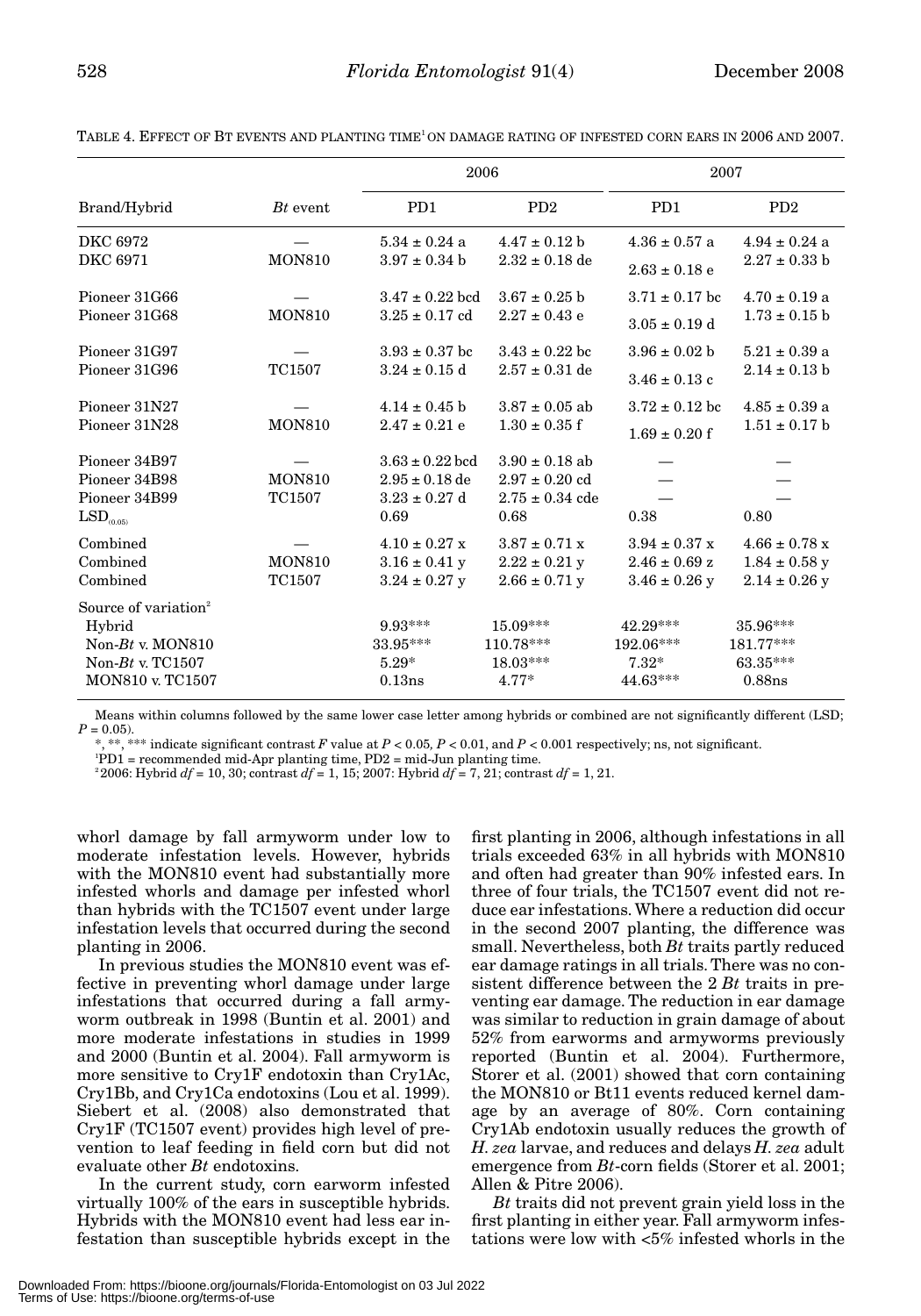|                                                                                                                     |                         | 2006                                                                      |                                                                           | 2007                                         |                                                  |
|---------------------------------------------------------------------------------------------------------------------|-------------------------|---------------------------------------------------------------------------|---------------------------------------------------------------------------|----------------------------------------------|--------------------------------------------------|
| Brand/Hybrid                                                                                                        | $Bt$ event.             | PD <sub>1</sub>                                                           | P <sub>D</sub> <sup>2</sup>                                               | P <sub>D</sub> 1                             | P <sub>D</sub> <sup>2</sup>                      |
| DKC 6972                                                                                                            | <b>MON810</b>           | $12.60 \pm 0.30$ a                                                        | $5.43 \pm 0.84$ b-f                                                       | $13.40 \pm 0.48$ a                           | $5.19 \pm 0.18$ ab                               |
| DKC 6971                                                                                                            |                         | $11.10 \pm 0.80$ a                                                        | $7.96 \pm 0.60$ a                                                         | $13.00 \pm 0.68$ a                           | $5.90 \pm 0.13$ a                                |
| Pioneer 31G66                                                                                                       | <b>MON810</b>           | $12.21 \pm 1.21$ a                                                        | $4.90 \pm 0.63$ def                                                       | $11.92 \pm 0.43$ a                           | $3.98 \pm 0.16$ bc                               |
| Pioneer 31G68                                                                                                       |                         | $10.62 \pm 2.07$ a                                                        | $8.04 \pm 1.08$ a                                                         | $13.02 \pm 0.34$ a                           | $4.32 \pm 0.05$ b                                |
| Pioneer 31G97                                                                                                       | TC1507                  | $11.02 \pm 0.76$ a                                                        | $4.75 \pm 1.00$ ef                                                        | $13.67 \pm 0.75$ a                           | $2.65 \pm 0.79$ cd                               |
| Pioneer 31G96                                                                                                       |                         | $12.18 \pm 0.57$ a                                                        | $6.94 \pm 1.53$ abc                                                       | $11.36 \pm 0.30$ a                           | $4.23 \pm 0.29$ b                                |
| Pioneer 31N27                                                                                                       | <b>MON810</b>           | $11.22 \pm 1.07$ a                                                        | $4.36 \pm 0.65$ f                                                         | $13.49 \pm 0.91$ a                           | $1.49 \pm 0.53$ d                                |
| Pioneer 31N28                                                                                                       |                         | $11.71 \pm 0.45$ a                                                        | $7.29 \pm 0.80$ ab                                                        | $13.16 \pm 0.41$ a                           | $1.94 \pm 0.87$ d                                |
| Pioneer 34B97<br>Pioneer 34B98<br>Pioneer 34B99<br>$\mathrm{LSD}_{(0.05)}$                                          | <b>MON810</b><br>TC1507 | $8.47 \pm 1.28$ a<br>$8.78 \pm 0.84$ a<br>$10.06 \pm 1.19$ a<br><b>NS</b> | $5.02 \pm 0.58$ d-f<br>$6.78 \pm 0.49$ a-d<br>$6.76 \pm 0.71$ a-e<br>2.02 | <b>NS</b>                                    | 1.39                                             |
| Combined                                                                                                            |                         | $11.10 \pm 2.30 \text{ x}$                                                | $4.90 \pm 1.39$ x                                                         | $12.40 \pm 2.03$ a                           | $3.74 \pm 1.86$ a                                |
| Combined                                                                                                            | <b>MON810</b>           | $10.55 \pm 4.39 \text{ x}$                                                | $7.52 \pm 1.49$ y                                                         | $13.06 \pm 1.44$ a                           | $4.05 \pm 1.76$ a                                |
| Combined                                                                                                            | TC1507                  | $11.12 \pm 2.06 \text{ x}$                                                | $6.85 \pm 2.22$ y                                                         | $11.36 \pm 1.71$ a                           | $4.23 \pm 0.29$ a                                |
| Source of variation <sup>2</sup><br>Hybrid<br>Non- $Bt$ v. MON810<br>Non- $Bt$ v. TC1507<br><b>MON810 v. TC1507</b> |                         | $1.88$ ns<br>$0.74$ ns<br>$2.14$ ns<br>$0.49$ ns                          | 2.88***<br>27.23***<br>$6.30*$<br>$1.52$ ns                               | $1.32$ ns<br>$0.05$ ns<br>$5.36*$<br>$4.33*$ | $10.82***$<br>$1.6\$ 5ns<br>$5.59*$<br>$0.11$ ns |

TABLE 5. EFFECT OF BT EVENTS AND PLANTING TIME<sup>1</sup> ON CORN GRAIN YIELD (MG/HA) IN 2006 AND 2007.

Means within columns followed by the same lower case letter among hybrids or combined are not significantly different (LSD;  $P = 0.05$ .

\*\* indicate significant contrast  $F$  value at  $P < 0.05$ ,  $P < 0.01$ , and  $P < 0.001$  respectively; ns, not significant.

1 PD1 = recommended mid-Apr planting time, PD2 = mid-Jun planting time.

2 2006: Hybrid df = 10, 30; contrast df = 1, 15; 2007: Hybrid df = 7, 21; contrast df = 1, 21.

first planting in both years. During the second planting, *Bt* traits prevented significant yield loss in 2006, but the same trend in 2007 was not significant. Previous studies also in Georgia have found that *Bt* traits for lepidopteran control usually only prevent yield loss in late plantings (Buntin et al. 2001, 2004).

Comparing the 4 trials in the current study, the yield responses to *Bt* traits were associated with the level of fall armyworm whorl infestation and damage with *Bt* preventing significant yield loss only during the second planting in 2006 when whorl infestation levels exceeded 50% in susceptible hybrids. Differences in ear infestation were fairly minimal between hybrids with and without Bt traits and not generally associated with observed differences in grain yields. Abel & Pitre (2004) also did not find a yield response to reduction in ear damage by corn earworm between MON810 trait and susceptible hybrids. Despite large differences in the prevention of whorl damage between the 2 *Bt* traits in the second plantings, this difference in damage did not significantly affect grain yield. Nevertheless it is difficult to convince farmers

that the difference in the level of defoliation seen in late 2006 in the hybrids with the MON810 event or the TC1507 event was not important. Because of the greater activity in preventing whorl damage by fall armyworm, the TC1507 event would be useful in preventing fall armyworm damage to late planted field corn for grain production in the southeastern U.S.

# ACKNOWLEDGMENTS

I thank William R. Slaughter, Jr. for technical assistance and Xinzhi Ni for reviewing an early version of this manuscript. I thank Jerry Davis for advice on statistical procedures used in this study.

# REFERENCES CITED

- ABEL, C. A., AND M. C. POLLAN. 2004. Field resistance of *Bacillus thuringiensis* Berliner transformed maize to fall armyworm (Lepidoptera: Noctuidae) and southwestern corn borer (Lepidoptera: Crambidae) leaf feeding. J. Entomol. Sci. 39: 325-336.
- ALLEN, K. C., AND H. N. PITRE. 2006. Influence of transgenic corn expressing insecticidal protein of *Bacillus thuringiensis* Berliner on natural populations of